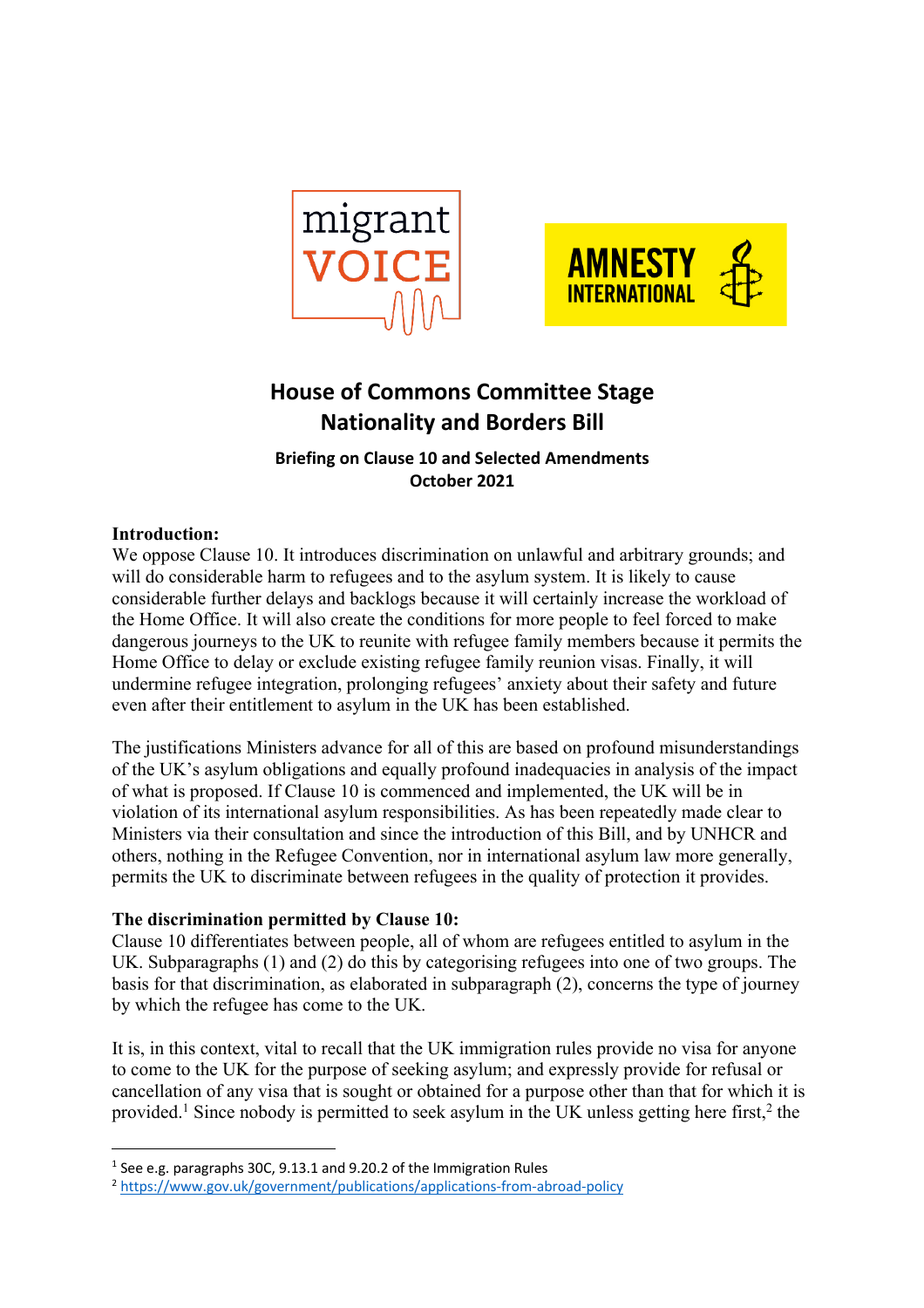rules – as they have long done – require people wishing to seek asylum in the UK (where they may have family, other connections or other reason to think this country will be safe for them) to make journeys that are not pre-authorised by the Home Office. There are relatively rare exceptions to this such as where, for example, a person studying in the UK becomes at risk of persecution during their studies by reason of a coup in their home country.

### **The adverse treatment permitted by Clause 10:**

Clause 10 does not limit the discrimination that it allows. Instead, it provides only example of types of adverse treatment it would allow – this is made express in subparagraphs (5) and (6) by the words "for example". Those examples provide four types of adverse treatment:

- (a) a person may be granted a more limited period of leave to remain than would apply but for the discrimination;
- (b) a person may be required to meet additional or more prohibitive requirements for applying to settle in the UK than would apply but for the discrimination;
- (c) a person may be barred from access to public funds which would not be permitted but for the discrimination; and
- (d) a person may be obstructed, delayed or denied altogether reunion with their family member which obstruction, delay or denial would not be permitted but for the discrimination.

## **The people to whom Clause 10 applies:**

It is vital to understand to whom Clause 10 applies. There are only two groups of people affected by Clause 10. The group primarily affected are both:

- (a) refugees (that is people who are entitled to asylum by reason of their being at risk of persecution); and
- (b) entitled to asylum in the UK.

The second group affected are the partners and children of the first group of people. In many instances, this second group of people will be refugees too in that they will be at risk of persecution for similar reasons to those of their refugee family member (or may be at risk by reason of their relationship to that refugee family member). In all cases, they will be people who cannot be together with their refugee family member in their home country (because that place is not safe for their refugee family member).

No other person is affected by Clause 10. The clause is designed to penalise people fully entitled to be in the UK or, in the case of family members, people who have especially strong reasons for wishing and needing to reach the UK.

## **Ministers' justifications**

The Human Rights Memorandum published with the Bill sets out three aims that Ministers say are legitimate and provide justification for Clause 10. These are:

- (a) to prevent people choosing where they wish to seek asylum;
- (b) to encourage people to make their asylum claims in the UK as soon as they can; and
- (c) to encourage people to enter the UK by pre-authorised means.

The first of these aims is simply illegitimate. Neither the Refugee Convention nor international asylum law more generally requires someone to seek asylum in any particular country. While very few people do seek asylum in the UK, and the number who do has not increased in recent years, there are various reasons why someone may wish to do so here including that they have family or other connections here, have some historical or other link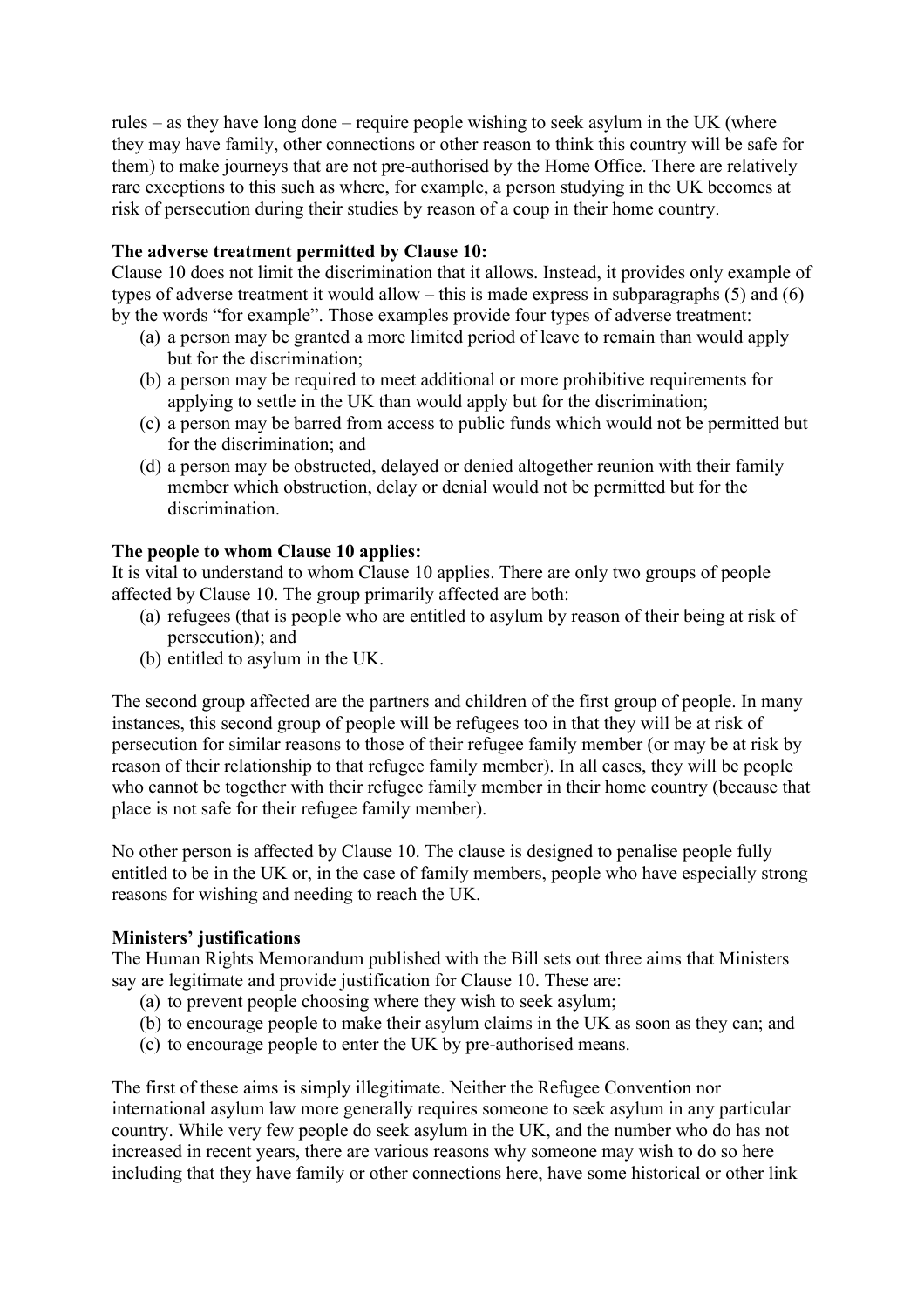to the UK – such as having worked for the British Army or some other UK entity – or having some particular faith in the UK as a place of justice and human rights respect. Some people also do not find safety elsewhere, including people subjected to squalor, exclusion and violence in norther France.3

The second and third aims are, insofar as they go, legitimate. But it is illegitimate to pursue them to the obstruction or denial of the UK's asylum responsibilities. Moreover, while they may be legitimate aims, they are not in fact being pursued whether by this Bill or any other aspect of Government policy on asylum. Rather, these aims are being undermined and the Bill risks achieving their very opposite. The Bill includes various oppressive measures that may deter people to claim asylum for fear of, for example, being detained or summarily refused consideration in the UK's asylum system and being expelled somewhere else (where the person is separated, again, from family or connections; or has not been, does not feel or will not be safe). That is not to encourage claims to be made as soon as possible but to encourage delay and hesitation, even to discourage claiming at all. And the Bill maintains the current position of making no visa available to come for the purpose of seeking asylum while expressly confirming that no asylum claim can be made save for at a designated place "*in the United Kingdom*" – see Clause 12(2). Not only is there no encouragement for people to enter by pre-authorised means. There are simply no pre-authorised means provided.

| <b>Stuart C McDonald</b>                                                                                                                                                                                                          |    |
|-----------------------------------------------------------------------------------------------------------------------------------------------------------------------------------------------------------------------------------|----|
| Anne McLaughlin                                                                                                                                                                                                                   |    |
| Clause 10, page 13, line 13, leave out paragraph (a)                                                                                                                                                                              | 88 |
| Member's explanatory statement<br>This amendment would remove a provision allowing the Government to treat<br>refugees differently depending on whether they are Group 1 refugees or Group 2<br>refugees.                         |    |
| Clause 10, page 13, line 26, leave out paragraph (b)                                                                                                                                                                              | 93 |
| Member's explanatory statement<br>This amendment would remove a provision allowing the Government to treat<br>refugees' family members differently depending on whether the refugee is a Group<br>1 refugee or a Group 2 refugee. |    |

#### **Briefing:**

Amendments 88 and 93 each relate to adverse treatment in respect of the length of time someone is to be permitted to remain in the UK. Amendment 88 applies to a refugee whom it has been established is entitled to remain in the UK. Amendment 93 relates to the dependent partner and children of that refugee. Were the UK's asylum system and immigration rules to expand the recognition of family members beyond partners and children, Amendment 93 would extend to any other family members so included.

<sup>3</sup> See e.g. https://www.hrw.org/news/2021/10/07/france-degrading-treatment-migrants-around-calais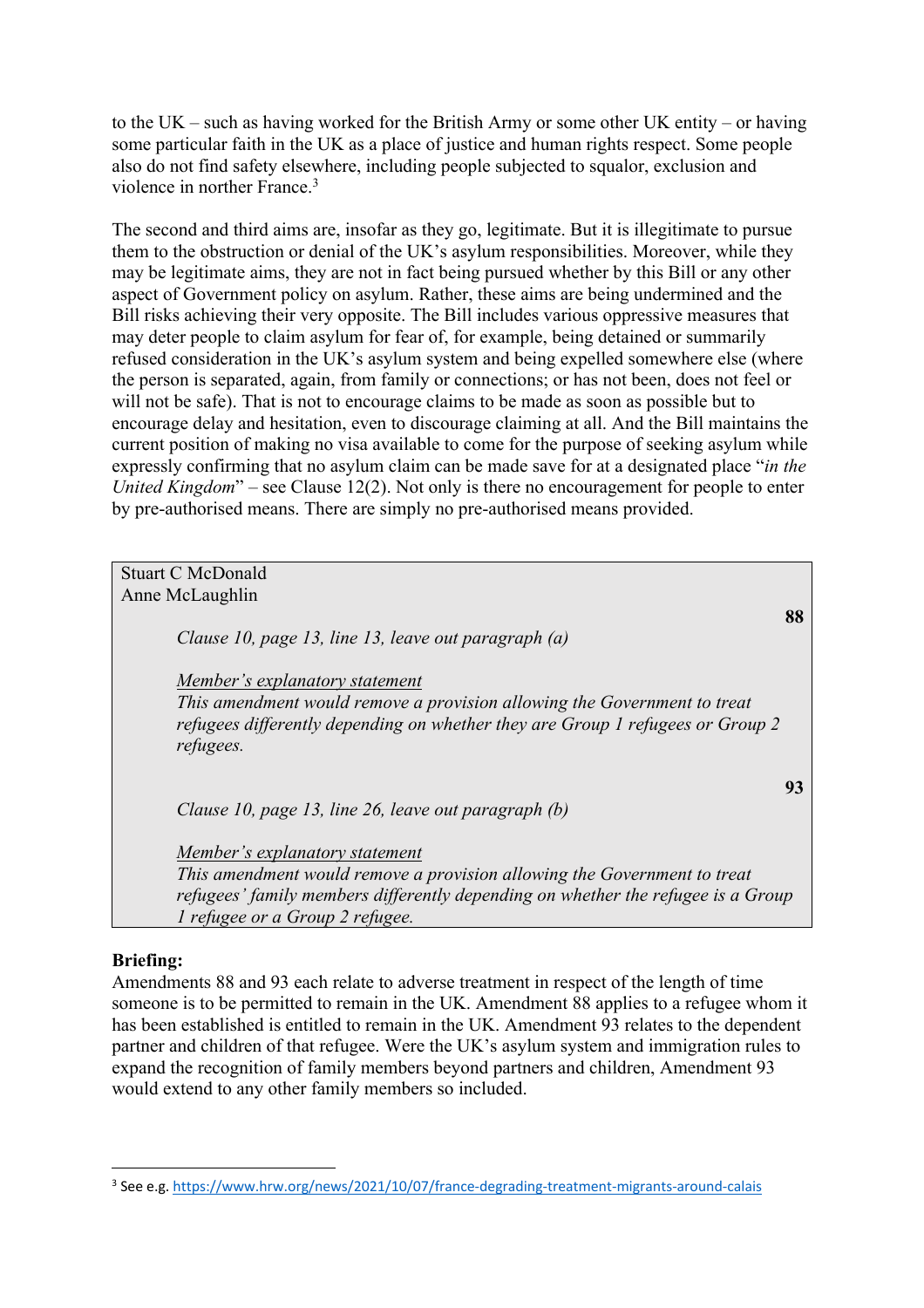The Bill does not state what may be the shorter period of leave given to the refugee and refugee's family member, who is to be adversely treated. However, indications given suggest the person may receive only 30 months limited leave to remain. This will have several harmful effects. It will gravely undermine the sense of security that the refugee has. The anxiety about their future is likely to be exaggerated by the knowledge that some refugees are to be treated better. It will impede any opportunity for a refugee to recover from the trauma of any past torture, exploitation or other abuse suffered in the person's home country or on the journey to the UK. It will do the same with traumas arising from other experiences of danger and harm in fleeing from persecution or experienced in the UK asylum system. The limited period of leave will not only suggest insecurity to the refugee, or family member, but also to other people, including any actual or potential employer who may therefore be deterred from investing in the person by offering any employment or training opportunity.

In addition to profoundly undermining a refugee's capacity to integrate in the  $UK$  – the place she, he or they will be staying and entitled to stay – the limited period of leave granted will accelerate the period within which the Home Office will be required to receive and consider an application for further leave to remain; and within which the refugee may require legal assistance for that. Of course, if the impact upon the refugee's mental health and/or social isolation is severe, it is possible the renewal deadline may be missed (meaning the refugee becomes an overstayer). If so, that will do nothing more than add complexity and cost to the process for re-establishing the asylum protection to which the refugee is entitled.

| <b>Stuart C McDonald</b>                                                                                                                                                                                                          |    |
|-----------------------------------------------------------------------------------------------------------------------------------------------------------------------------------------------------------------------------------|----|
| Anne McLaughlin                                                                                                                                                                                                                   |    |
| Clause 10, page 13, line 15, leave out paragraph (b)                                                                                                                                                                              | 89 |
| Member's explanatory statement<br>This amendment would remove a provision allowing the Government to treat<br>refugees differently depending on whether they are Group 1 refugees or Group 2                                      |    |
| refugees.<br>94<br>Clause 10, page 13, line 28, leave out paragraph $(c)$                                                                                                                                                         |    |
| Member's explanatory statement<br>This amendment would remove a provision allowing the Government to treat<br>refugees' family members differently depending on whether the refugee is a Group<br>1 refugee or a Group 2 refugee. |    |

#### **Briefing:**

Amendments 89 and 94 each relate to adverse treatment in respect of the requirements that must be met to become settled in the UK. Amendment 89 applies to a refugee whom it has been established is entitled to remain in the UK. Amendment 94 relates to the dependent partner and children of that refugee. Were the UK's asylum system and immigration rules to expand the recognition of family members beyond partners and children, Amendment 94 would extend to any other family members so included.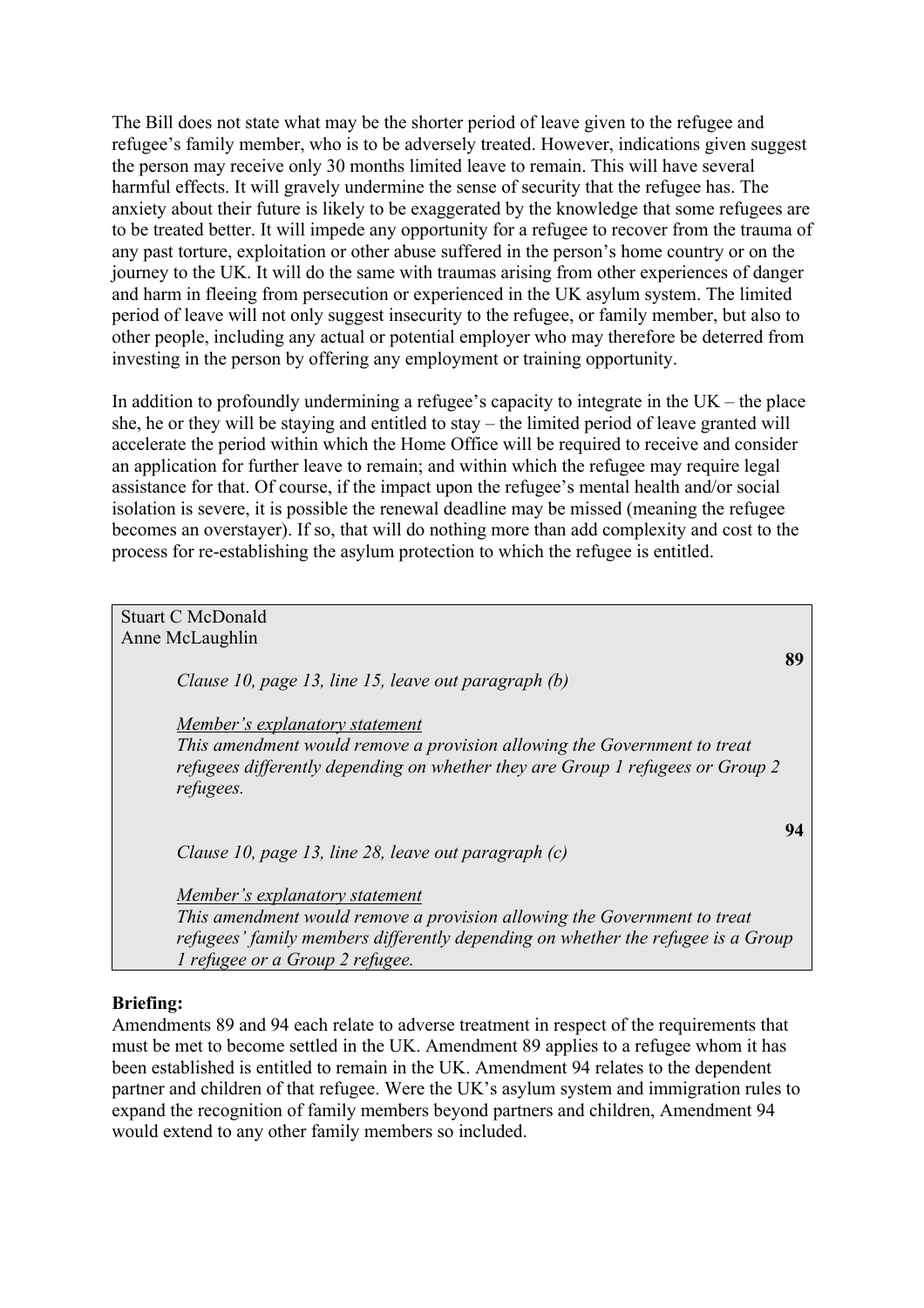The Bill does not state what additional or more prohibitive requirements may be introduced. However, indications given suggest that people will be required to renew periods of 30 months leave to remain several times before any application to settle will be considered. This will have several harmful effects similar to those to which the previous amendments relate. Indeed, generally, what is intended here can be summarised as prolonging and thereby exacerbating those harmful impacts for an indefinite (on the face of the Bill) and lengthy (having regard to indications given) period. The longer this goes on the greater the harm will be done to the possibility of refugee integration and recovery from past trauma.

This will also add considerable additional workload for the Home Office since the department will be required to receive and consider several and regular applications for further leave to remain; and for which the refugee may require legal assistance. Of course, if the impact upon the refugee's mental health and/or social isolation is severe, it is possible that a renewal deadline may be missed. If so, that will do nothing more than add complexity and cost to the process for re-establishing the asylum protection to which the refugee is entitled. It is especially odd that it is proposed to do this when Ministers have so long expressed concerns that the Home Office cannot cope with existing workload and backlogs – indeed these are said to be a reason for this Bill. $\frac{4}{3}$  This is one measure in the Bill that will add to that workload rather than reduce it.

| <b>Stuart C McDonald</b>                                                                                                                                                                                                          |    |
|-----------------------------------------------------------------------------------------------------------------------------------------------------------------------------------------------------------------------------------|----|
| Anne McLaughlin                                                                                                                                                                                                                   |    |
| Clause 10, page 13, line 17, leave out paragraph $(c)$                                                                                                                                                                            | 90 |
| Member's explanatory statement<br>This amendment would remove a provision allowing the Government to treat<br>refugees differently depending on whether they are Group 1 refugees or Group 2<br>refugees.                         |    |
| Clause 10, page 13, line 30, leave out paragraph (d)                                                                                                                                                                              | 95 |
| Member's explanatory statement<br>This amendment would remove a provision allowing the Government to treat<br>refugees' family members differently depending on whether the refugee is a Group<br>1 refugee or a Group 2 refugee. |    |

#### **Briefing:**

Amendments 90 and 95 each relate to adverse treatment in respect of access to public funds. Amendment 90 applies to a refugee whom it has been established is entitled to remain in the UK. Amendment 95 relates to the dependent partner and children of that refugee. Were the UK's asylum system and immigration rules to expand the recognition of family members

<sup>4</sup> At Second Reading, the Home Secretary complained the asylum system was "*overwhelmed*" (*Hansard* HC, 19 July 2021 : Col 709). That assessment is more than questionable – contrary to what she also said, asylum claims have not increased – but what is not questionable is that measures in this Bill will add to rather than reduce any pressure of workload.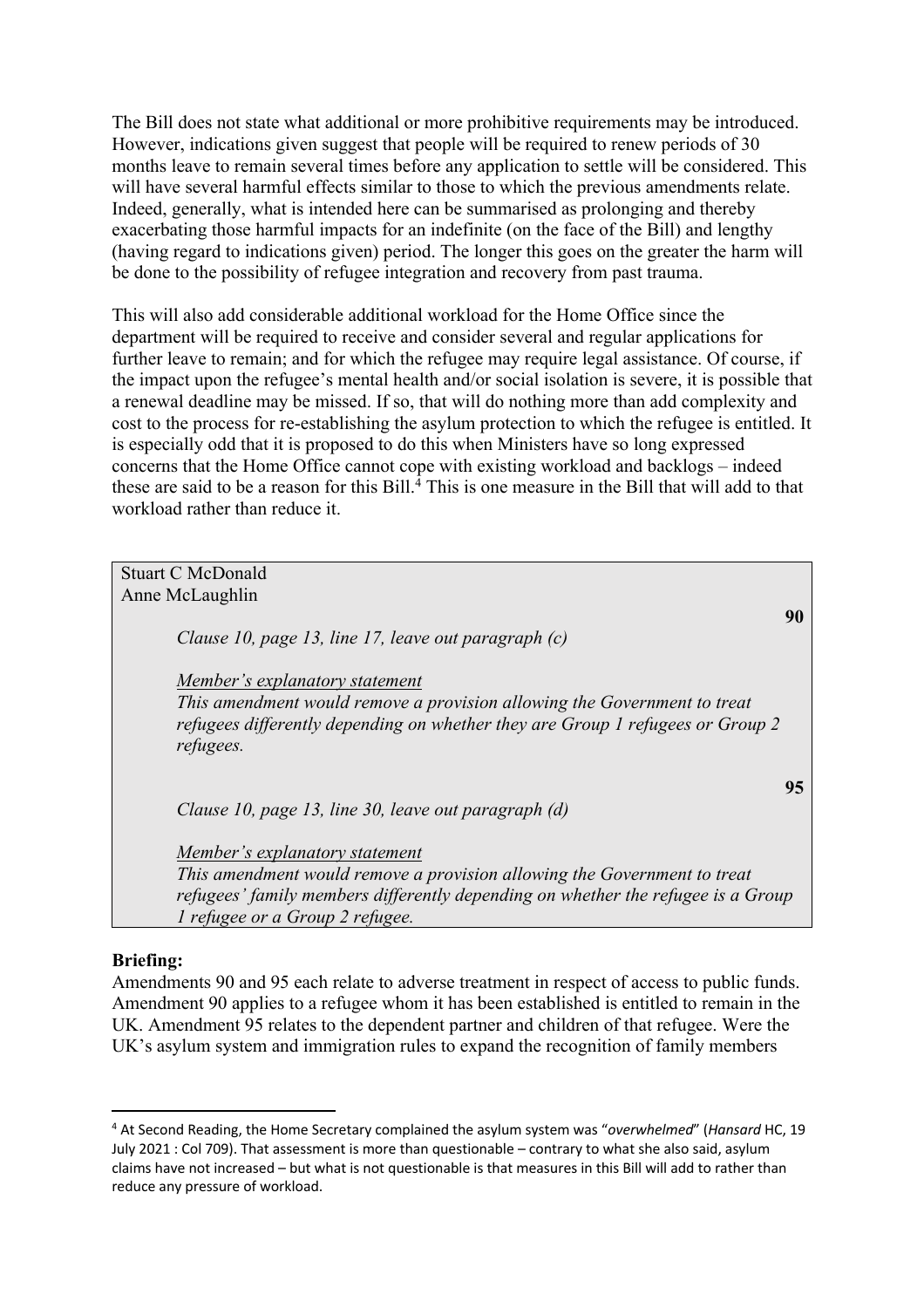beyond partners and children, Amendment 95 would extend to any other family members so included.

Paragraphs (5)(c) and (6)(d) of Clause 10 appear incapable of achieving anything but destitution among refugees recognised as entitled to remain in the UK and increased costs of legal assistance, claims made to the Home Office and judicial review work for the High Court that will be necessary to alleviate that destitution. The harm done to the wellbeing and social isolation of refugees or family members, who cannot access the necessary legal assistance and remain destitute, will be especially likely to aggravate risks that renewal deadlines for leave to remain will be missed. It will also make people vulnerable to exploitation in the UK. If so, the Bill will have achieved an increased opportunity for traffickers, enslavers and other abusers in the UK to thrive. The Bill will have done this at the expense of people, whom the Home Office knows and has recognised to be refugees and entitled to asylum here – that is people whom the department has had every opportunity and responsibility to ensure against that exploitation.

| <b>Stuart C McDonald</b>                                                                                                                                                                                                          |  |
|-----------------------------------------------------------------------------------------------------------------------------------------------------------------------------------------------------------------------------------|--|
| Anne McLaughlin                                                                                                                                                                                                                   |  |
| 91<br>Clause 10, page 13, line 19, leave out paragraph (d)                                                                                                                                                                        |  |
| <u>Member's explanatory statement</u><br>This amendment would remove a provision allowing the Government to treat<br>refugees differently depending on whether they are Group 1 refugees or Group 2<br>refugees.                  |  |
| 92<br>Clause 10, page 13, line 25, leave out paragraph $(a)$                                                                                                                                                                      |  |
| Member's explanatory statement<br>This amendment would remove a provision allowing the Government to treat<br>refugees' family members differently depending on whether the refugee is a Group<br>1 refugee or a Group 2 refugee. |  |

#### **Briefing:**

Amendments 91 and 92 each relate to adverse treatment in respect of the right to family life. Amendment 91 applies to a refugee whom it has been established is entitled to remain in the UK. Amendment 92 relates to the dependent partner and children of that refugee. Were the UK's asylum system and immigration rules to expand the recognition of family members beyond partners and children, Amendment 92 would extend to any other family members so included.

The Bill does not state what delay, obstruction or outright denial of refugee family reunion will be imposed. However, since there will be no option to preserve family unity in any other place, the inevitable result of impeding or denying a refugee family reunion visa will be to create the need for family members to undertake a similarly dangerous journey to that which may have been taken by the refugee. In achieving that result, the Bill will have provided the people smugglers and other abusers, for whom Ministers assert a strong abhorrence and determination to close down, with yet greater opportunity for exploitation and profits.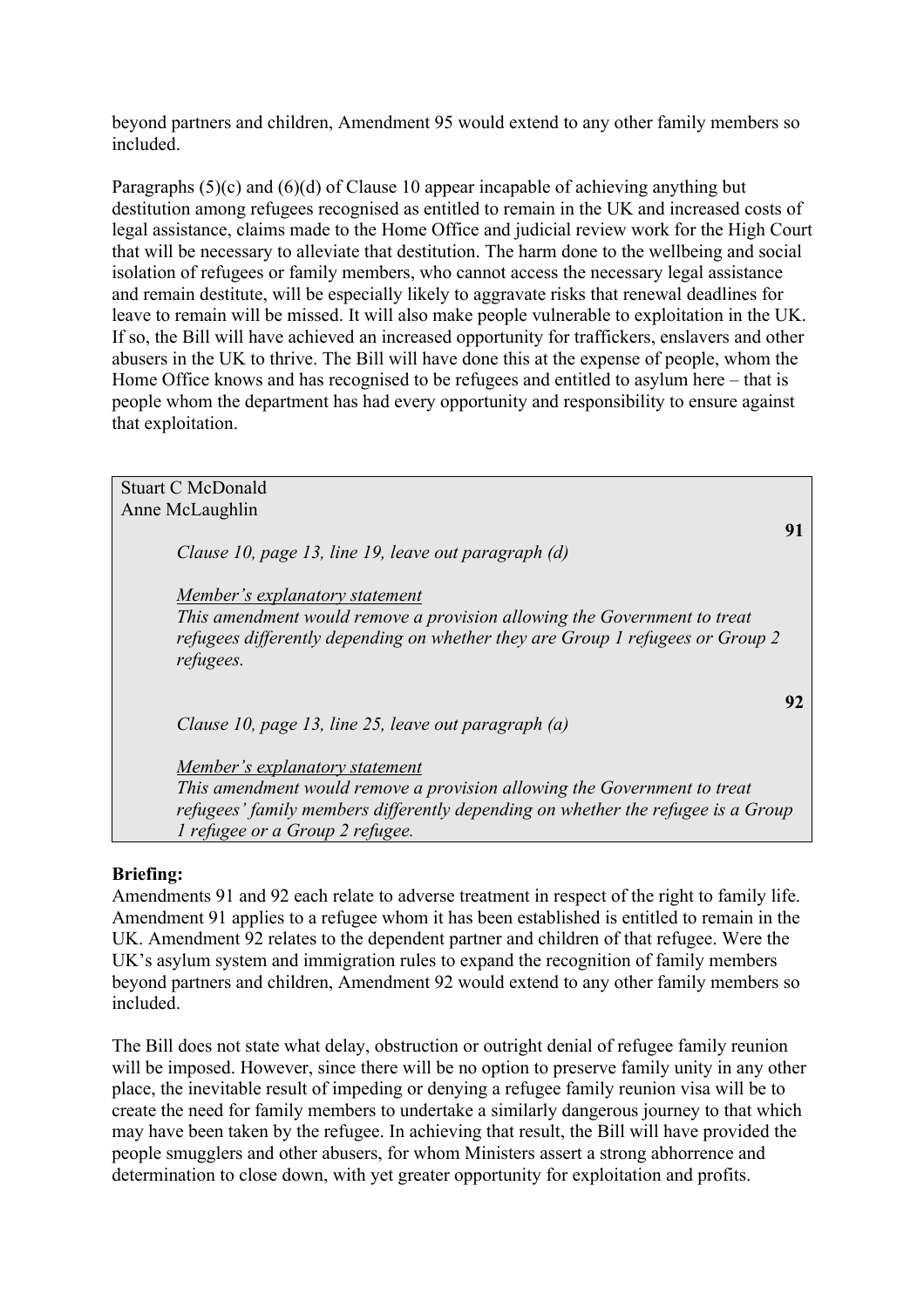Ministers have said that an aim of this Bill is to strengthen safe and legal routes for refugees.<sup>5</sup> The reality – most strongly though not solely emphasised by paragraphs  $(5)(d)$  and  $(6)(a)$  of Clause  $10 -$  is that this Bill is shutting down a key such route for family members of refugees (one which has assisted significantly more people than has ever been the case with e.g. UK resettlement programmes) while maintaining the position of providing no such routes whatsoever for anyone to seek asylum in the UK. These paragraphs will – by denying or delaying family reunion for the refugee in the UK – exacerbate all the barriers to refugee integration and recovery from trauma that other provisions in Clause 10 similarly affect.

#### Stuart C McDonald Anne McLaughlin

*Clause 10, page 13, line 34, at end insert—*

*"(7A) An Afghan national who is a refugee because they face a risk of persecution by the Taliban is not to be treated as a Group 2 refugee and in particular—*

*(a) must not face a restriction on their leave to enter compared to group 1 refugees;* 

*(b) must have access to indefinite leave to remain on the same basis as group 1 refugees;* 

**15**

*(c) must not have no recourse to public funds conditions attached to any leave to enter or remain given to them; and* 

*(d) must have access to family reunion on the same basis as group 1 refugees."* 

*Member's explanatory statement* 

*This amendment would prevent the Secretary of State from treating Afghan refugees at risk of persecution by the Taliban as Group 2 refugees.* 

#### **Briefing:**

The amendment offers an opportunity to probe Ministers on their intentions to implement Clause 10. In short, do they intend to apply this to an Afghan refugee – including perhaps an interpreter for the British Army, a women's human rights defender or someone with close family members already settled in this country – who was unable to gain access to the Afghan Relocation and Assistance Policy (ARAP) scheme<sup>6</sup> or the emergency evacuation and compelled to commence and see through a journey to the UK to seek asylum for want of any alternative made available to them? There is no answer to this question that would, however, justify any differentiation among refugees whether Afghan or of other nationality, all of whom entitled to asylum in the UK and none of whom with any opportunity to seek asylum by any pre-authorised route.

<sup>5</sup> *Hansard* HC, 19 July 2021 : Col 712, Second Reading *per* Home Secretary

<sup>6</sup> https://www.gov.uk/government/publications/afghan-relocations-and-assistance-policy/afghan-relocationsand-assistance-policy-information-and-guidance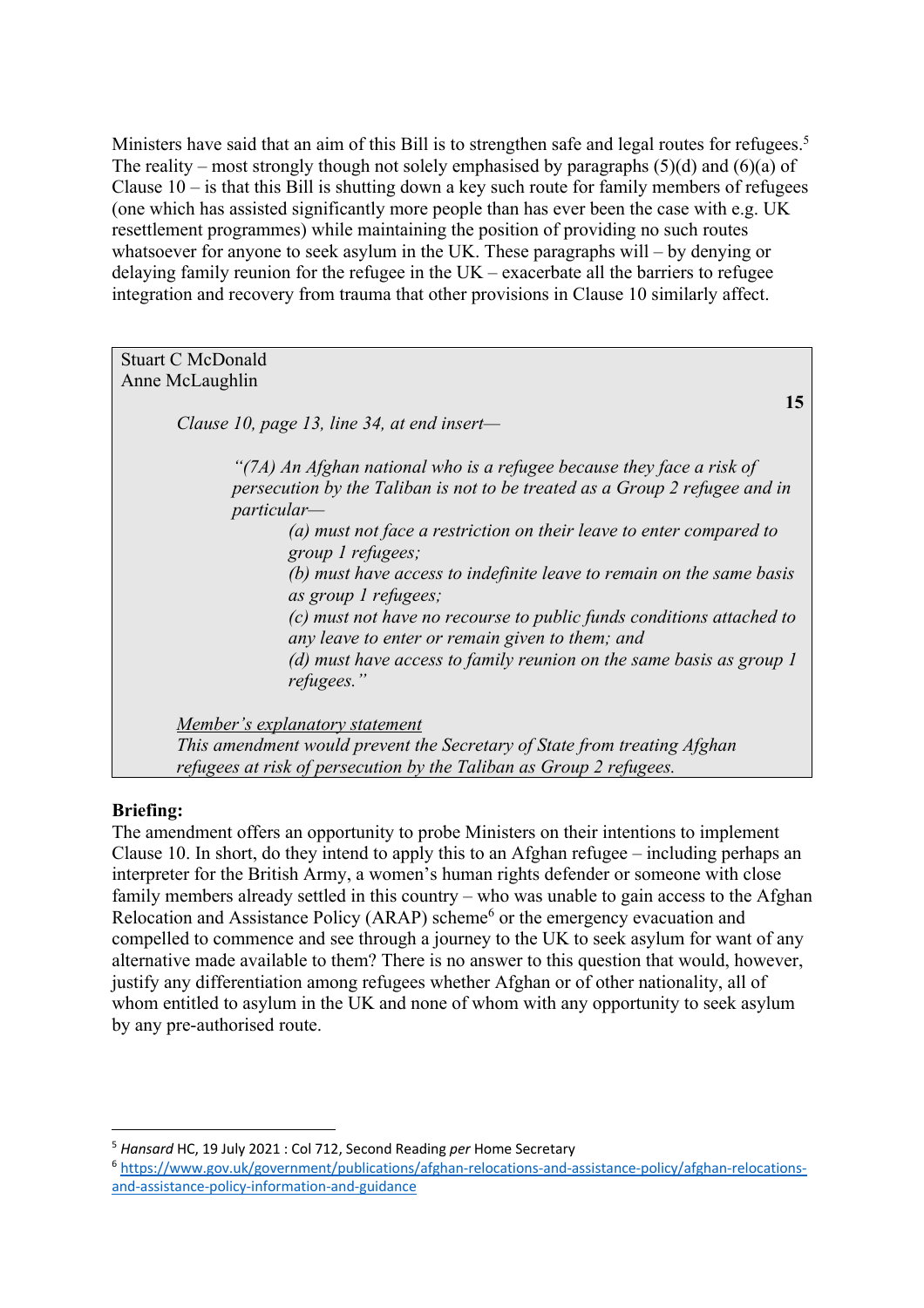Ministers may make reference to their promised Afghan Citizens' Resettlement Scheme (ACRS).7 Of course, that offers nothing for anyone who is not Afghan. But even for Afghans, it is remarkable how much has been said and not delivered even now in terms of instituting this scheme; and there is no reason why any Afghan should have any confidence that this will provide for them – even assuming they may be identified as a potential beneficiary and in a position of sufficient safety and stability to engage with whatever process is introduced. In any event, many Afghans – including Afghans with family and other connections here – will simply not be eligible under that scheme even if they would be able to access a scheme if one were open to them.

Stuart C McDonald Anne McLaughlin

*Clause 10, page 13, line 36, at end insert—*

*"(8A) Immigration rules made under the power in subsection (8) may not apply to any individual who has submitted a claim for protection prior to those rules coming into force."* 

*Member's explanatory statement This amendment would prevent the differential treatment described in subsections (5) and (6) from applying to anyone who submitted a protection claim prior to the relevant immigration rules coming into force.* 

## **Briefing:**

It would be an especial and additional injustice if people with outstanding asylum claims at the time of any implementation of Clause 10 were to then be put in the position that their claims were to be treated less well than they had every reason to expect at the time they made their claims and less well than other refugees whose claims happened to be dealt with more quickly.

Stuart C McDonald Anne McLaughlin

*Clause 10, page 13, line 36, at end insert—*

*"(8A) Notwithstanding section 3(2) of the Immigration Act 1971, any regulations made under the power in subsection (8) shall be subject to the draft affirmative procedure."* 

*Member's explanatory statement* 

*This amendment would mean that any regulations made under the power in subsection (8) could not enter into force until they had been approved by Parliament.* 

## **Briefing:**

**96**

**97**

<sup>7</sup> https://www.gov.uk/guidance/afghan-citizens-resettlement-scheme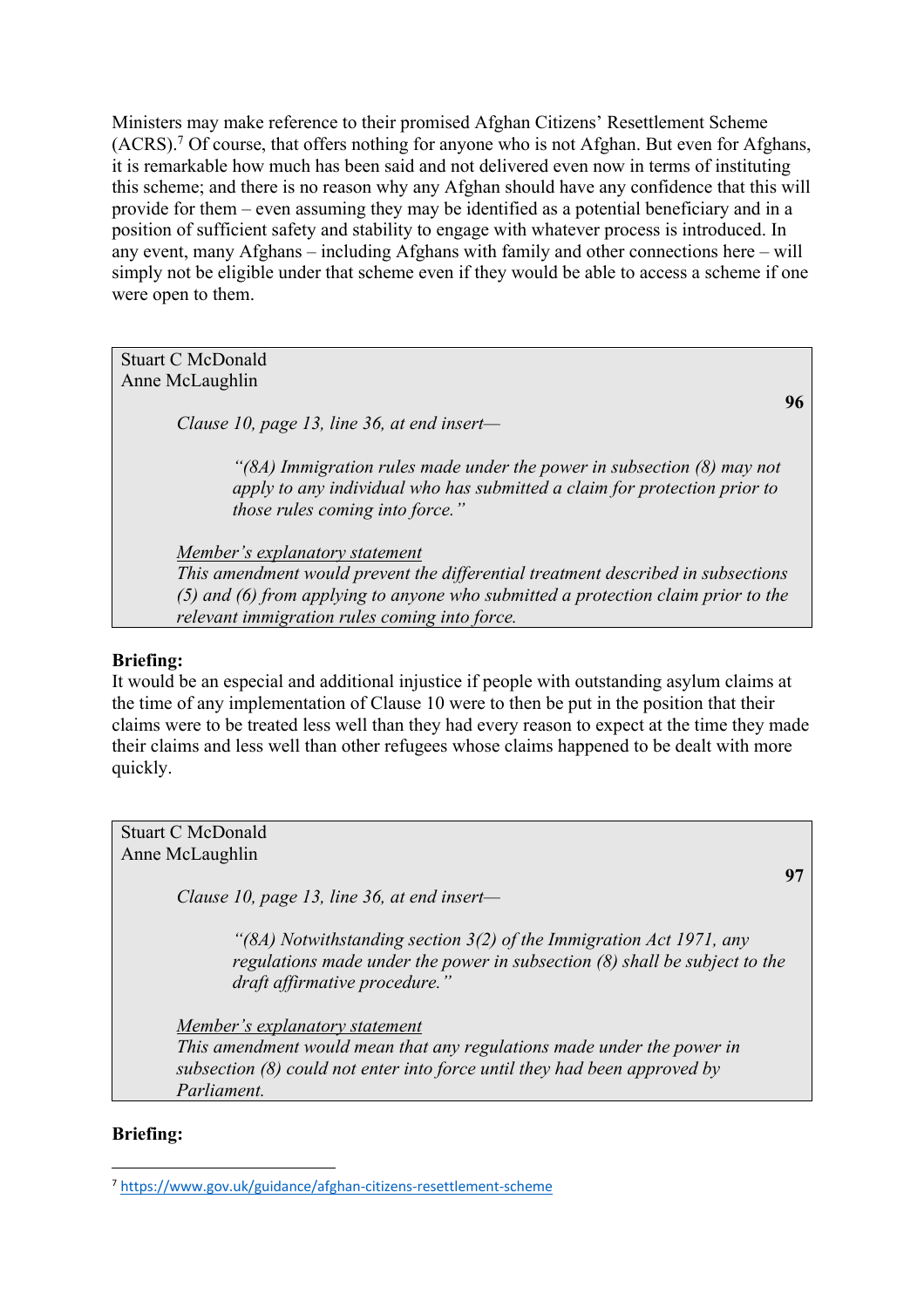An opportunity to probe Ministers about the propriety of the rule-making powers under section 3(2) of the Immigration Act 1971 in light of Clause 10 and what it highlights about how those powers may be and are used in ways that can cause significant harms to people – sometimes with little if any effective forewarning or opportunity to adjust to new and sometimes prohibitive conditions – and add considerable cost and complexity to the immigration and asylum systems.

| <b>Stuart C McDonald</b>                                                                                                                                                                                                                                                                                                                                                                                                                                                                                                                                                                                                                                                                                                                                                                                                                               |
|--------------------------------------------------------------------------------------------------------------------------------------------------------------------------------------------------------------------------------------------------------------------------------------------------------------------------------------------------------------------------------------------------------------------------------------------------------------------------------------------------------------------------------------------------------------------------------------------------------------------------------------------------------------------------------------------------------------------------------------------------------------------------------------------------------------------------------------------------------|
| Anne McLaughlin                                                                                                                                                                                                                                                                                                                                                                                                                                                                                                                                                                                                                                                                                                                                                                                                                                        |
| 87                                                                                                                                                                                                                                                                                                                                                                                                                                                                                                                                                                                                                                                                                                                                                                                                                                                     |
| Clause 10, page 13, line 40, at end insert-                                                                                                                                                                                                                                                                                                                                                                                                                                                                                                                                                                                                                                                                                                                                                                                                            |
| "(10) Before this section comes into force, the Secretary of State must lay<br>before Parliament a report on the implications of this section for local<br>authorities, the Scottish Government, the Welsh Government and the<br>Northern Ireland Executive, and the report must be approved by a<br>substantive vote in both Houses.<br>$(11)$ A report under subsection (10) must include the following<br>$information-$<br>(a) an assessment of the financial implications for the bodies listed<br>in subsection $(10)$ ;<br>(b) an assessment of the functions and powers of those bodies that<br>will be affected by this section;<br>(c) details of any consultation and engagement with those bodies,<br>and the outcome of such engagement and consultation;<br>(d) the Secretary of State's findings, conclusions and proposed<br>actions." |
|                                                                                                                                                                                                                                                                                                                                                                                                                                                                                                                                                                                                                                                                                                                                                                                                                                                        |
| Member's explanatory statement                                                                                                                                                                                                                                                                                                                                                                                                                                                                                                                                                                                                                                                                                                                                                                                                                         |
| This amendment would require the Government to report on the implications of                                                                                                                                                                                                                                                                                                                                                                                                                                                                                                                                                                                                                                                                                                                                                                           |
| clause 10 for local authorities and the devolved administrations, and to obtain                                                                                                                                                                                                                                                                                                                                                                                                                                                                                                                                                                                                                                                                                                                                                                        |
| Parliamentary approval for such a report, before the clause enters into force.                                                                                                                                                                                                                                                                                                                                                                                                                                                                                                                                                                                                                                                                                                                                                                         |

## **Briefing:**

It is clear that the implications of obstructing and delaying a refugee's integration and recovery from trauma will have significant impacts far beyond them personally and the asylum system. Other public authorities and systems will be among those affected by the regime to be introduced by Clause 10. The briefings above have highlighted impacts for legal aid systems and courts; and also employers. Health, housing and welfare services can also expect to be among those affected. It is, accordingly, a reality that the impact of this provision will have impacts upon devolved responsibilities; and there seems every reason, therefore, to require assessment – ideally in consultation with local authorities and devolved administrations – as to that impact.

Stuart C McDonald Anne McLaughlin

*Page 12, line 35, leave out Clause 10*